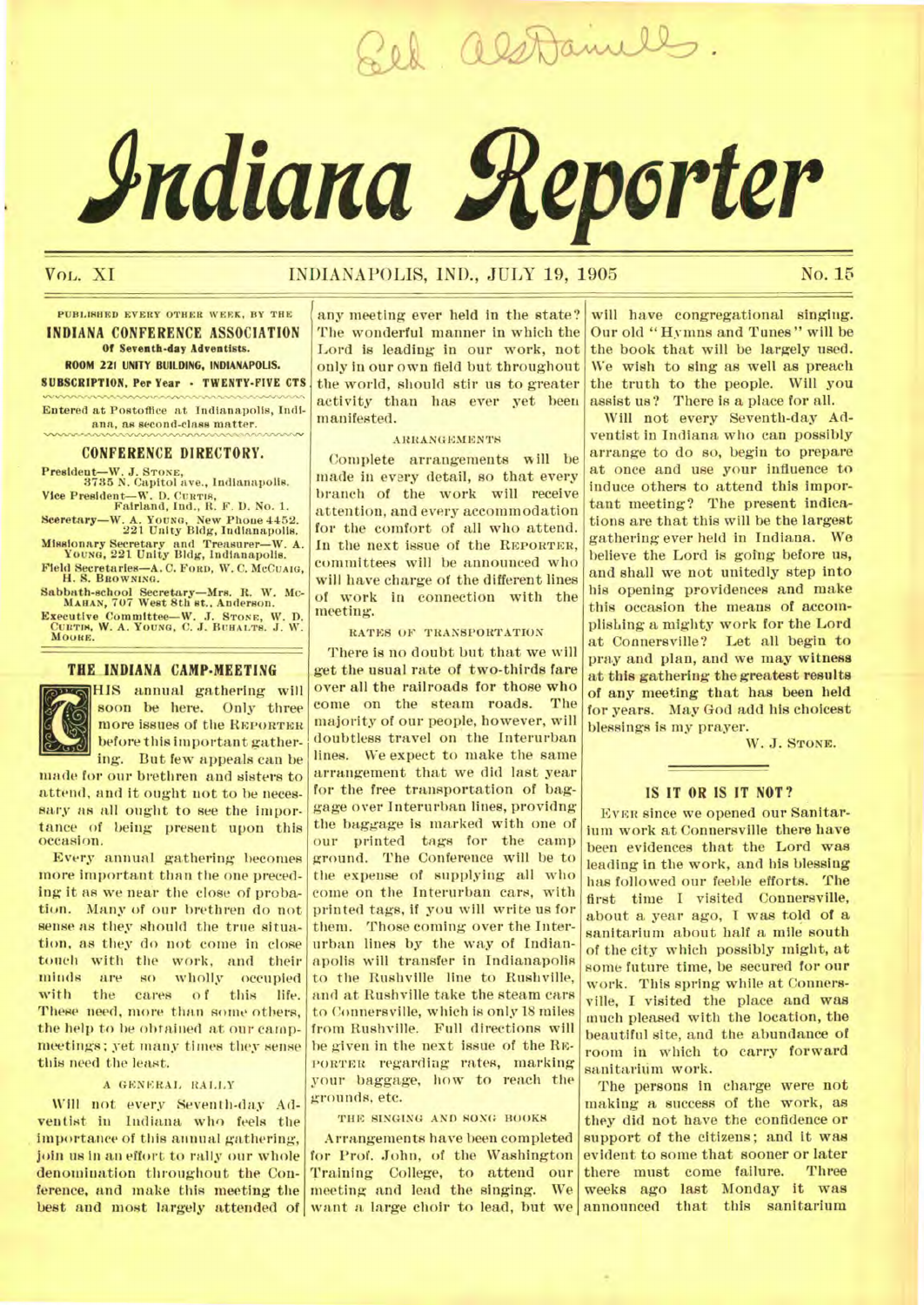company had made an assignment ; and while we do not glory in the downfall of any institution, may it not be that the Lord is opening the way for our Sanitarium to occupy these comfortable quarters, which have been especially designed and built for sanitarium work?

A successful sanitarium was conducted there for seven years by Dr. Daum. He died and for a year or two the building was closed. It was then purchased and opened to the public by the persons who have recently assigned. The parties who hold the largest claim against the institution are patients at our sanitarium. Mrs. Dr. Daum, I understand, is very desirous that some arrangement be made whereby our people may occupy the property and carry forward our sanitarium work.

The property consists of 60 acres of ground just outside the city limits. The sanitarium building, which is large enough to accommodate fifty or sixty patients, is built mostly of brick ; it is about twenty rods from the main road and is located on a plateau with an elevation of about twenty or twenty-five feet above the road. There is a grove in front of the building with a drive winding its way up the elevation to the building. Then at the left and toward the road there is a lake with boats and boat house, thus making the whole scene a picturesque one and one not surpassed by any of our sanitariums that I have seen anywhere. It is truly an ideal spot and just such a place as has been described by the testimonies in recent years, where the sick can be out of the noise and bustle of the city and enjoy quiet rest with plenty of fresh air, sunshine, and shade when desired. This place has many other advantages, which I will not now mention. It also has an excellent spring of water above the sanitarium on the hill, which is carried to all parts of the building, thus furnishing the plant with its own water works. Taking all things into consideration, it has the most natural advantages of any institution of its kind that I have ever seen. Properly conducted, with the methods employed by Seventhday Adventists in our sanitariums, this institution would quickly become one of our leading sanitariums. I might mention other reasons why this would naturally follow, but more closely in some way with the

some will understand.

"Is It or Is It Not" is the heading of this article, and I ask the question, Is this a providential opening for this branch of our work, or is it not? This property originally cost about \$25,000. The receiver, who is friendly toward our work, thinks it can be purchased for a little over \$10,000; but we have not the money to purchase a plant of this kind, and I am not in favor of going in debt and would not consent to such a thing; but here is the opening and the property will be sold, so what shall be done?

Recently one of our brethren in the Tennessee River Conference sold his business and has purchased a sanitarium site and will connect with the work. The institution will pay him intererst on the money invested. Have we not men of means in Indiana who would be glad to step into the opening providence of God and furnish the money with which to purchase this property, and then connect with the work of this institution? The institution could be made a grand success both in soul saving and financially. I feel confident that, properly conducted, it would pay for itself in five years' time. Our sanitarium in its present quarters with but little room, and in the heart of the city, has proved a success, and is much more than paying its way financially. I know a brother who has \$1,000 that he will place in the institution if it can be secured. We will urge nothing along this line, but if God impresses any of our brethren who have means to come forward and assist in securing this most desirable sanitarium site, I shall be glad to hear from them without delay.

When banks are failing and worldly enterprises are, many of them, uncertain, and nothing will prove successful in the end but that which advances the third angel's message, why not like honest men, throw our whole souls, with all that we have and are, into this work, and become a part of the message itself. Where our treasure is there will our heart be also. Let us get our treasures where they will accomplish something in the advancement of the message.

Many who profess to be Seventhday Adventists will be lost at last unless they connect their interests

spread of the work. We ought to be only too glad that such opportunities present themselves. I believe that some of our brethren with means will see in this what some of us see, the opening providence of God, and will come forward and secure this property. If those who know the message best will not do it, God may have to raise up those outside of our ranks to do this work, and they will take the crowns that some of us might have worn. I shall be glad to hear from anyone interested in this branch of God's work. Address me at 3735 N. Capitol Ave., Indianapolis, Indiana.

W. J. STONE.

#### **NEW LONDON**

FOR some time the friends of present truth, with Brother Omer Grantham as leader, have been working to the end of rebuilding the old New London church which has been closed for nine years, and not a meeting has been held by our people in that village for that length of time.

• I had promised our people in that vicinity that when the church was ready to occupy, I would come and hold a short series of meetings. They informed me they would expect the meetings to begin about the 20th of June, so I arranged my work that I might be there at that time. On reaching the town, I found that the Holiness people with a large tent had preceeded me. However, amid all the opposition and noise, our meetings began. We leaned hard on the Lord for strength and help, and he came very near by his good spirit.

We did not have a great crowd at any time, but we did have the best element of the people in that vicinity. The trumpet was given no uncertain sound. The message for this present time was sounded both to our people and to those without. As a result,<br>the old members were greatly were greatly strengthened; backsliders were reclaimed —some who had gone so far as to unite with other churches. Two united by letter, others on profession of faith, and four were baptized and united with the church. These, with those who had remained faithful, were firmly bound in church fellowship numbering in all twenty-. five members.

The proper officers were elected, and the church, with its face Zionward, starts anew to the Heavenly Caanan.<br>J. M. REES. J. M. REES.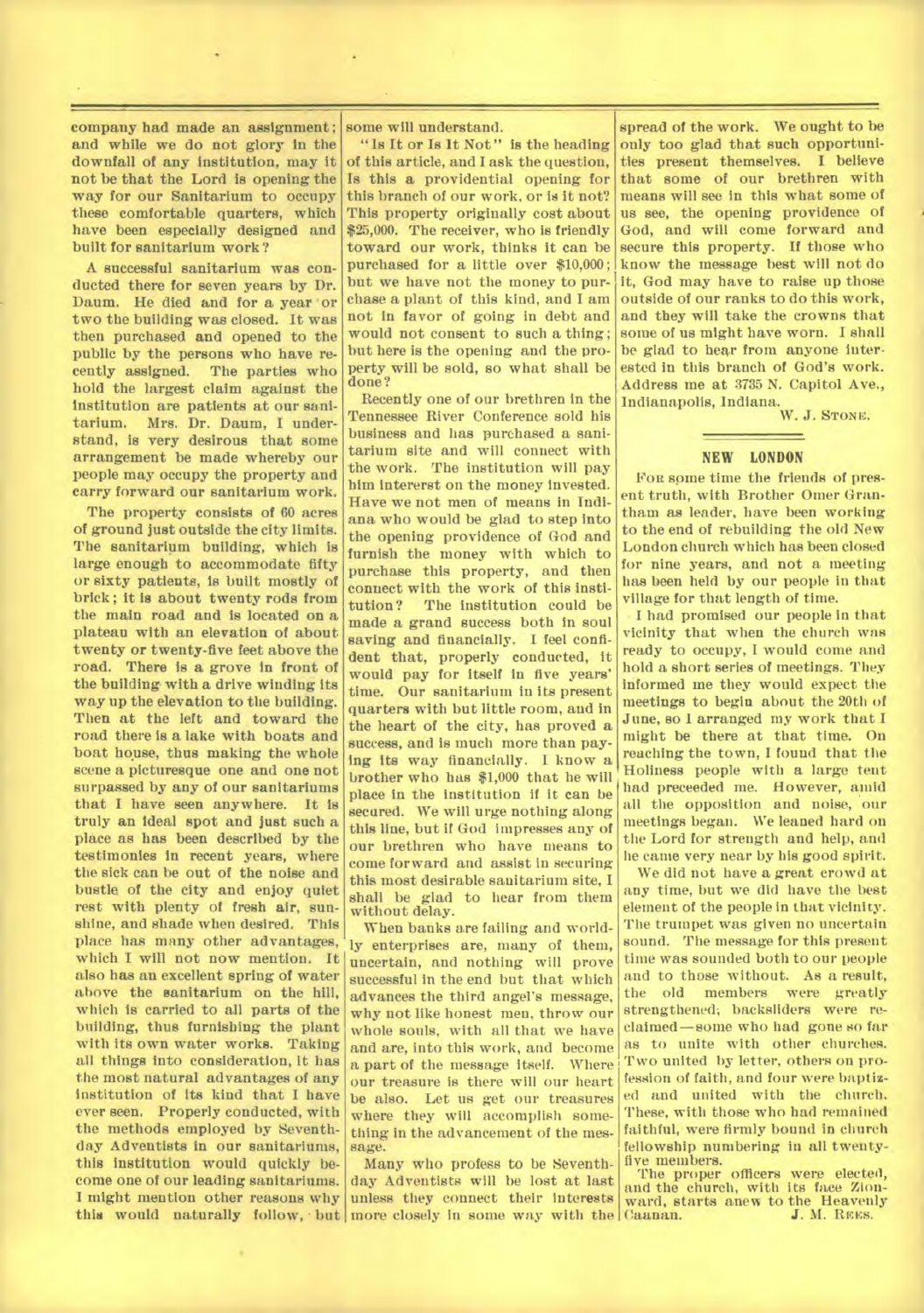#### **THIS IS FOR YOU**

IF you are owing the Conference or an old Tract Society account, or a pledge to the Beechwood School, or tent fund, or any other fund.

We desire to pay every dollar that the Indiana Conference owes, that is a legitimate obligation, but one, before the convening of the camp-meeting and conference at Connersville Sept. 7. We cannot hope to pay all we owe on the school, but if those who have made pledges to different funds, and those who are owing the office, will remit all that is due, we will clear up every other debt, Will you do it?

Come, brethren and sisters, let us take hold of this thing and clean it up. We can do it now just as well as to wait another year. 'I will pledge myself to do all I ask you to do : and this will require me to raise about fifty dollars; but I will do it if I have to borrow it. The cause of God must not always lag. We must 'get out of debt in Indiana, and then keep out. I will put my hand to nothing that will involve a debt as long as I am connected with the work in this state.

The cloud is rolling back. I can begin to see clear sky in the horizon of the debts that have for years been hanging over this Conference. if those who have, made pledges and those who are owing the Conference will settle these obligations within the next sixty days, this Conference will be fifteen thousand dollars better off than it was two years ago. This is a wonderful showing, and while it does not seem possible, yet it is true. God is working, as he can work when we follow his directions. We praise hint *day by* day that he is going before us in the conversion of souls, and in placing us on vantage ground financially.

Elder Young, our Conference Secretary, has been sending out statements and writing kindly letters to our brethren and sisters since the first of the month, and we trust that we may receive hearty responses to these communications, and remittances that will give us the results stated above. It is for your interest as much as mine, brethren and sisters, that we rally to the call.

May God continue his blessing. Your fellow servant,

W. J. STONE.

# **MARION, INDIANA**

**THINKING** it might benefit someone, write a few lines regarding the funeral of little Mary Michaels.

Elder Rees conducted the services, and although it was a rainy day, the church was quite crowded with eager listeners, as the subject of the resurrection was presented.

Although the weather was unfavorable, there was a good congregation of attentive listeners present, as Elder Rees spoke upon the subject of "Christ sitting upon the throne of David." The people seemed to be filled with the Spirit of God.

After the services several expressed their interest in the truths spoken, and desired the meetings continued. As this was impossible, we had to be satisfied with the promise of his return in the near future.

We see that the old time message has the spirit of God with it, and it brings the old time love for the truth we had many years ago. Now is the time for our people to give this message to the world, while they are willing to hear.

Those not of our faith, met the brethren and sisters from the Marion and Jonesboro churches with carriages at the car and conveyed us two miles to the church. We appreciated this very much.

**MILTON OVERMAN.** 

#### **AUGUST LIFE AND HEALTH**

**ON** account of the unexpected rush for the July number of *Life and Health,* and the complete exhaustion of the entire edition before the first week in the month, the August number was issued early in order to supply the demand.

As every number of this journal is better than the previous one, those who desire the July number will receive a better issue in the August number, which contains many good things especially appropriate for the hot season.

The constant increase in the demand for *Life and Health,* and the readiness with which it is ordered is evidence enough of its merits and appreciation.

The regular subscription price is 50 cents per year. Two and one-half cents per copy in lots of 25 or more. Any one can sell it—who will try? No home can afford to be without it.

# **SUBSCRIPTIONS TO THE REPORTER FOR APRIL, MAY. AND JUNE.**

MRS. S. E. MOORE, Edgar Myers, Mrs. Anna Dawkins, Theodore Lines, Mrs. Daisy Ohmer, Mrs. E. B. Parkman, Ida Blake, B. F. Anderson, Winifred Myers, Mrs. Frances Packard, Mrs. Mary Smith, Mrs. Amanda Dean, Samuel B. Johnston, L. M. Harris, Wm. Applegate, Mrs. John Johnston, Thomas Johnston, W. A. Cowen, Mary Darby, Grace L. Peeke, Gabriella Havens, A. L. Chew, Jane E. Harrison, Mrs. A. E. King, Susie A. West, J. J. Fellow, Mrs. Nannie Helms, Elder U. S. Anderson, R. H. Plummer, Mrs. Emily Voght, M. M. Tucker, Bertha Thompson, Mrs. D. I. Jones, Mrs. Laura Bradburn, Mrs. Josie Bryner, Elmer Pinchon, Benj. R. Baer, Martha M. Stephenson, Amanda Hunt, Mrs. Bertha Gunderson, Mrs. Lucy Goodwin, Mrs. Anna M. Bailey, Miss Hannah Neese, Mrs. J. P. Carson, B. T. Boyd, Joel Locke, John Hubbard, C. D. Wilson, Mrs. Agnes Haggard, Albert Yazell, F. N. Bartholomew, Mrs. B. Huber, C. K. Davis, R. W. Hostetler, Ellen Cartmill, Mrs. Luedica Rutledge, R. W. Leach, Chas. W. Crawford, Lewis R. Knapp, C. E. Warner, Alice Cutts, Mrs. Delia Thurber, Eva Bush, Edith Smith, Hannah Dye, Olive Houser, Mrs. Charlotte Fox.

From the **CONFERENCE OFFICE.** 

#### OBITUARY

**MICHAEL.—** Died at Michael, Ind., July 8, 1905, Mary M. Michael, daughter of George and Laura Michael, age nine years. Mary gave her heart to the Lord, was baptized by Elder F. M. Roberts, and united with the church when she was but seven years old. She was the first of the Sabbath school to unite with the church, and by her example four others followed. She was a Christian indeed, and only waits in the grave a little while until release will come and she will come again to her own border. -Although young, *she*  will be greatly missed by her family, the Sabbath school, and the church.

Words of comfort were spoken to a very large congregation by the writer from 2 Sam. 14 :14.

J. M. **REES.**